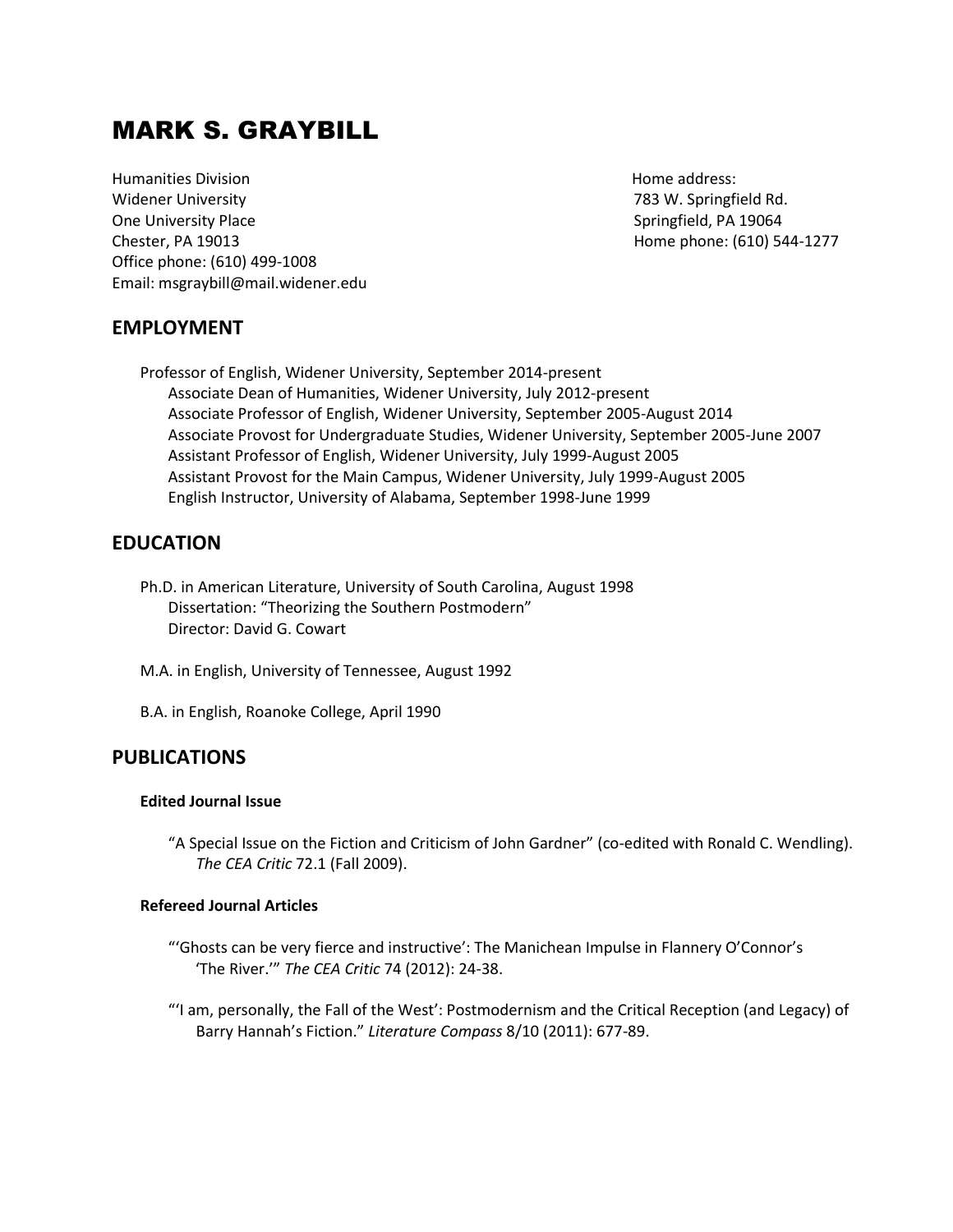"O'Connor's Deep Ecological Vision." *The Flannery O'Connor Review* 9 (2011): 1-18.

"Faulkner's Self-Reflexive Humor." *Studies in American Humor* ns 3.23 (2011): 7-28.

- "'As Empty as Paradise': Reading Religion in Bruce Springsteen's *The Rising*." *Studies in American Culture* 33.1 (October 2010): 17-35.
- "'You make the world by whispers, second by second': Time, Space, and Values in *Grendel*." *The CEA Critic* 72 (Fall 2009): 3-15.
- "'Nothing really matters': Inauthenticity, Intertextuality, and Rock in *Wayne's World*." *The CEA Critic* 66 (Winter 2004/Spring Summer 2004): 39-46.
- "Reconstructing/Deconstructing Genre and Gender: Postmodern Identity in Bobbie Ann Mason's *In Country* and Josephine Humphreys' *Rich in Love*." *Critique* 43 (Spring 2002): 239- 59.
- "'Peeping Toms on History': Barry Hannah's *Never Die* as Postmodern Western." *Southern Literary Journal* 33.1 (Fall 2000): 94-110. Reprinted in *Contemporary Literary Criticism*. Ed. Jeffrey W. Hunter. Vol 270. Detroit: Gale Cengage Learning, 2009. 81-90.
- "Walker Percy's Postmodern Parod(ox)y: *Love in the Ruins*." *Southern Studies: An Interdisciplinary Journal of the South* ns 6.4 (Winter 1995; published Fall 1999): 43-64.
- "'Give Me the Glass, and therein Will I Read': Narcissism and Metadrama in *Richard II*." *Selected Papers: Shakespeare and Renaissance Association of West Virginia* 19 (1996): 21-28.

#### **Essays in Book Collections**

- "Postmodern Humor *ante Litteram*: Self-Reflexivity, Incongruity, and Dialect in George Washington Harris's *Yarns Spun*." *Southern Frontier Humor: New Approaches.* Ed. Ed Piacentino. Oxford: UP of Mississippi, 2013. 193-209.
- "Logos, Nostos, Eros, Thanatos: Don DeLillo's *Pafko at the Wall* and *End Zone* from a Narratological Perspective." *Critical Insights: American Sports Fiction*. Ed. Michael Cocchiarale and Scott Emmert. Ipswich, MA: Salem Press, 2013. 3-19.
- "'Peeping Toms on History': *Never Die* as Postmodern Western." *Perspectives on Barry Hannah*. Ed. Martyn Bone. Oxford: UP of Mississippi, 2006. 94-110. [Republication of journal article with revisions]
- "Hypermasculinity and Sport in James Dickey's *Deliverance*" in *Upon Further Review: Essays on American Sports Literature*. Ed. Michael Cocchiarale and Scott D. Emmert. Westport, CT: Praeger, 2004. 119-30.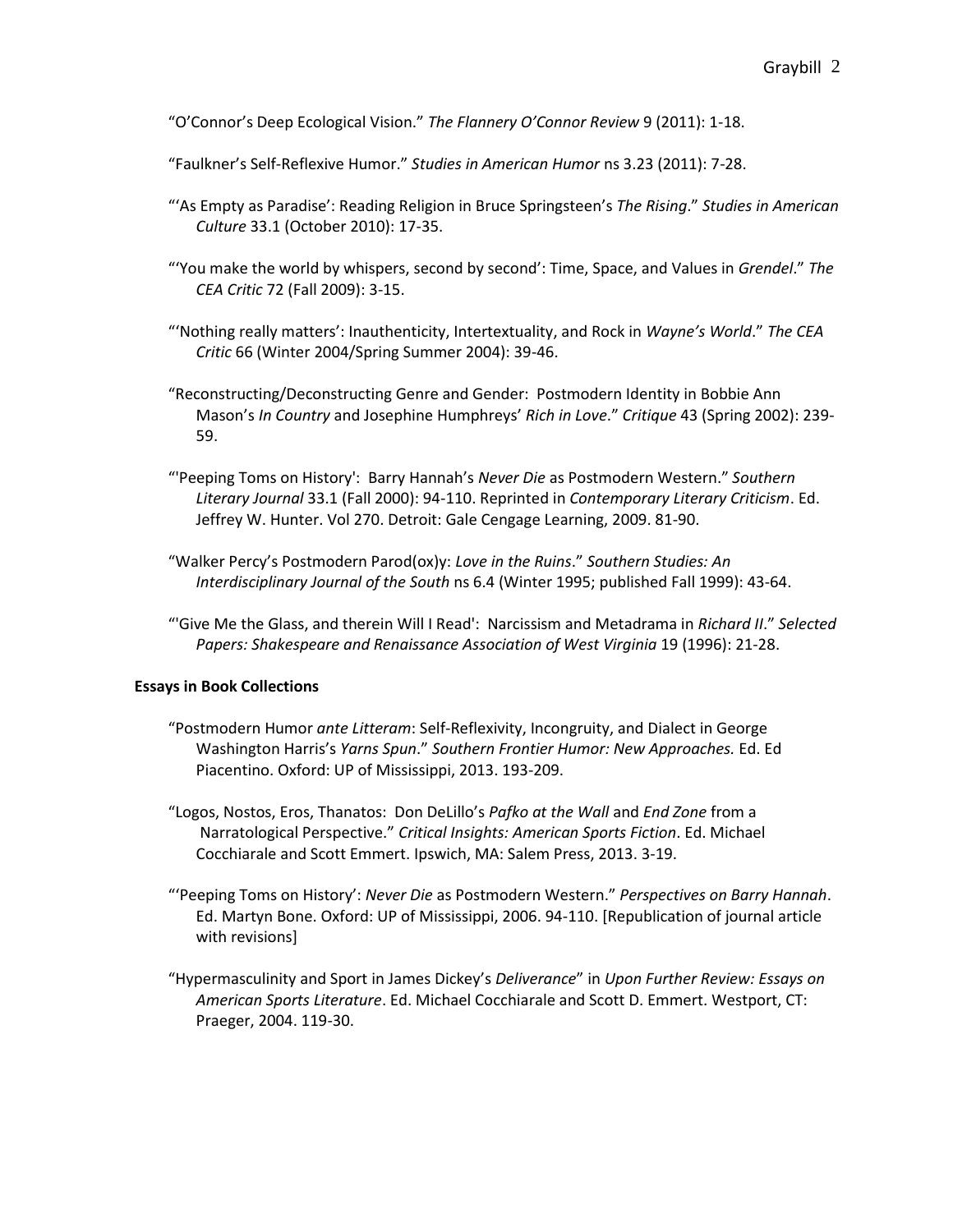#### **Other Publications**

- Review of David K. Vaughan's *Words to Measure a War: Nine American Poets of World War II. James Dickey Newsletter* 27.2 (Spring 2013). Web. *www.jamesdickey.org.np.*
- "Guest Editors' Preface" (with Ronald C. Wendling). *The CEA Critic* 72 (Fall 2009): 1-2.
- Review of Laurie Grobman's *Multicultural Hybridity: Transforming American Literary Scholarship and Pedagogy*. *The CEA Forum* Summer/Fall 2009: 38.2. Web. <http://www2.widener.edu/ ~cea/ 382 graybill.htm>
- Review of John F. Desmond's *Walker Percy's Search for Community. H-Net Reviews in the Humanities and Social Sciences*. March 2009. Web. <http://www. net.org/reviews/ showrev.php?id=24229>
- "Benjamin Franklin's 'Letter of Advice to a Young Man on Choosing a Mistress'." *Encyclopedia of Erotic Literature*. Routledge, 2006. 474-75.
- Review of Patricia Yaeger's *Dirt and Desire: Reconstructing Southern Women's Writing*. *College Literature* 29.4 (Fall 2002): 153-55.
- Review of Matthew Guinn's *After Southern Modernism: Fiction of the Contemporary South*. *College Literature* 29.3 (Summer 2002): 186-88.
- "'Dying an Early Death?': An Assessment of the State of Contemporary Southern Fiction." *Confrontation* 60/61 (Fall 1996/Winter 1997): 19-31.

## **CONFERENCE PRESENTATIONS**

- "Influence, Intention, and Intertextuality: Comparing O'Connor and Nabokov," 24th Annual Association of American Literature Conference, Boston, MA, May 25, 2013.
- "Aestheticism, Asceticism, and Anxiety in the 1950s: Charles Laughton's *Night of the Hunter* and O'Connor's Wise Blood," 23<sup>rd</sup> Annual Association of American Literature Conference, San Francisco, CA, May 26, 2012.
- "Sutly Postmodern: Self-Reflexivity, Incongruity, and Dialect in George Washington Harris' *Yarns Spun*," The Society for the Study of Southern Literature Biannual Conference, Nashville, TN, March 29, 2012.
- "Plumbing 'The River' for the Humanist O'Connor,"  $42<sup>nd</sup>$  Annual College English Association Conference, St. Petersburg, FL, April 2, 2011.
- "Thinking Critically from Composition to Capstone: Analyzing Student Reflections in Their Writing," with Patricia Dyer, Ilene Lieberman, and Kenneth Pobo, Third Biennial Conference on Thinking and Writing, Quinnipiac University, November 20, 2010.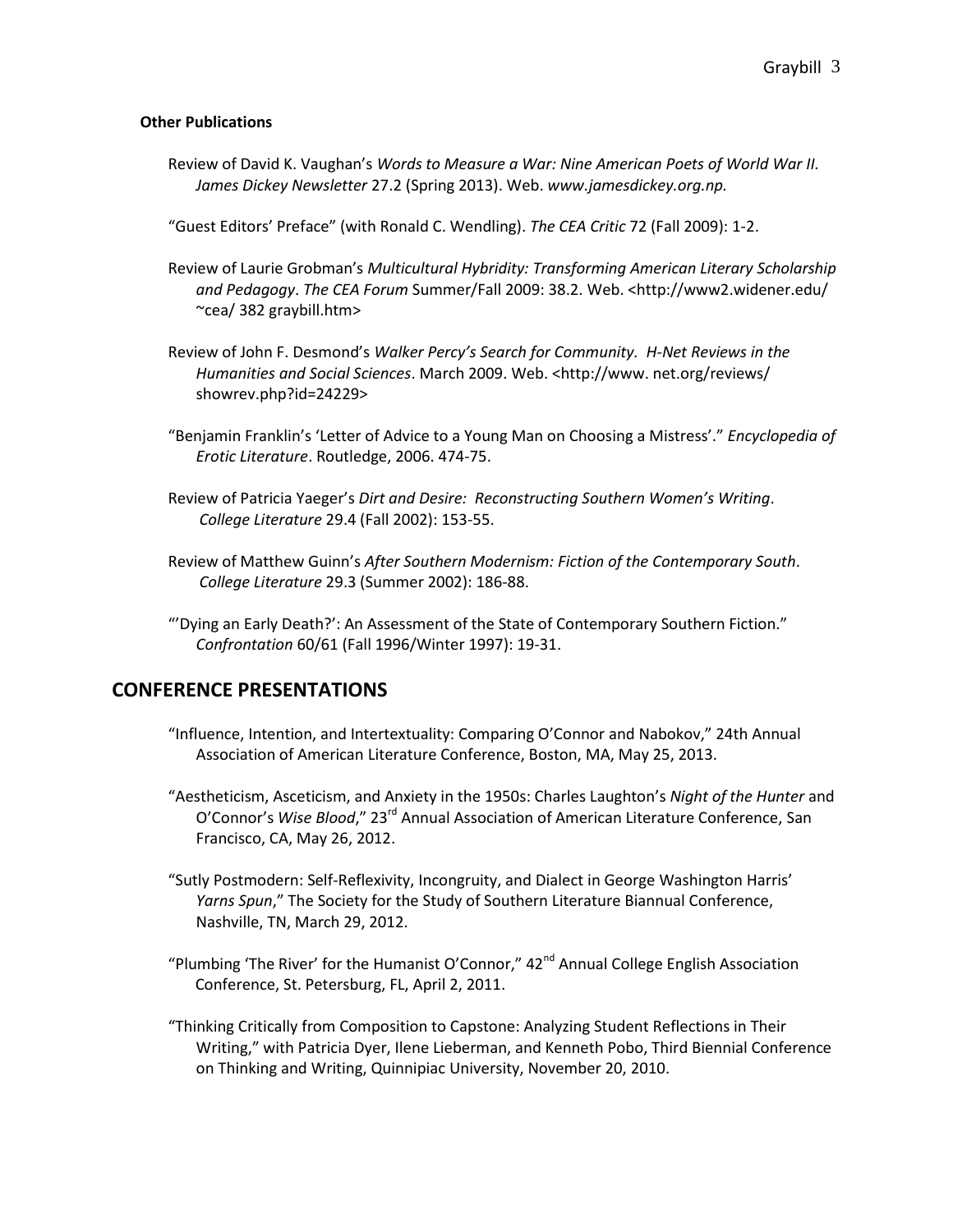- "'Come on, rise up!': Transformation versus Transcendence in Bruce Springsteen's 'Paradise' and Flannery O'Connor's 'The River'," 41<sup>st</sup> Annual College English Association Conference, San Antonio, TX, March 27, 2010.
- "O'Connor, Teilhard de Chardin, and the Environment," 38<sup>th</sup> Annual Louisville Conference on Literature and Culture since 1900, Louisville, KY, February 20, 2010.
- "O'Connor, Nabokov, and Poshlost," 66<sup>th</sup> Annual Meeting of the South Central Modern Language Association, Baton Rouge, LA, October 29, 2009.
- "From Authorial Control to Authorial Coercion: Nabokov's *Speak, Memory* and *Strong Opinions*," 64<sup>th</sup> Annual Meeting of the South Central Modern Language Association, Memphis, TN, November 2, 2007.
- "Voyeurism, Repression, Narcissistic Narrative: The Case of *Lolita*," 35th Annual Louisville Conference on Literature and Culture since 1900, Louisville, KY, February 23, 2007.
- "Reading Flannery O'Connor After  $9/11," 62<sup>nd</sup>$  Annual Meeting of the South Central Modern Language Association, Houston, TX, October 28, 2005.
- "Teaching Sports Literature as Social Engagement" (Roundtable participant), 35<sup>th</sup> Annual Meeting of the Popular Culture Association, San Diego, CA, March 25, 2005.
- "Hand Signals: Sport and Popular Culture in the Fiction of Bobbie Ann Mason," 34<sup>th</sup> Annual Meeting of the Popular Culture Association, San Antonio, TX, April 8, 2004.
- "Faulkner's Reflexive Humor," 73rd Annual Meeting of the South Atlantic Modern Language Association, Atlanta, GA, November 14, 2003.
- "'Nothing really matters': Inauthenticity, Intertextuality, and Rock in *Wayne's World*," 118<sup>th</sup> Annual Meeting of the Modern Language Association, New York, NY, December 29, 2002.
- "Roll Over Eddie Poe, Tell Allen Tate the News: Ishmael Reed's *Flight to Canada* and the Postsouthern," 15<sup>th</sup> Southern Writers Symposium, Methodist College, September 22, 2000.
- "'You make the world by whispers, second by second': Time, Space, and Values in *Grendel*," Third Annual Conference on John Gardner, Susquehanna, PA, April 15, 2000.
- "A Portrait of the Artist as a Madman: Postmodern Reflexivity in Cormac McCarthy's *Blood Meridian*." Philological Association of Louisiana, Nicholls State University, March 12, 1999.
- "The South as Simulacrum: Walker Percy's *Love in the Ruins* and *Lancelot*," Southern Writers, Southern Writing Graduate Conference, University of Mississippi, July 25, 1997.
- "'Give Me the Glass, and therein Will I Read': Narcissism and Metadrama in *Richard II*," West Virginia Shakespeare and Renaissance Association, Wheeling Jesuit College, April 21, 1995.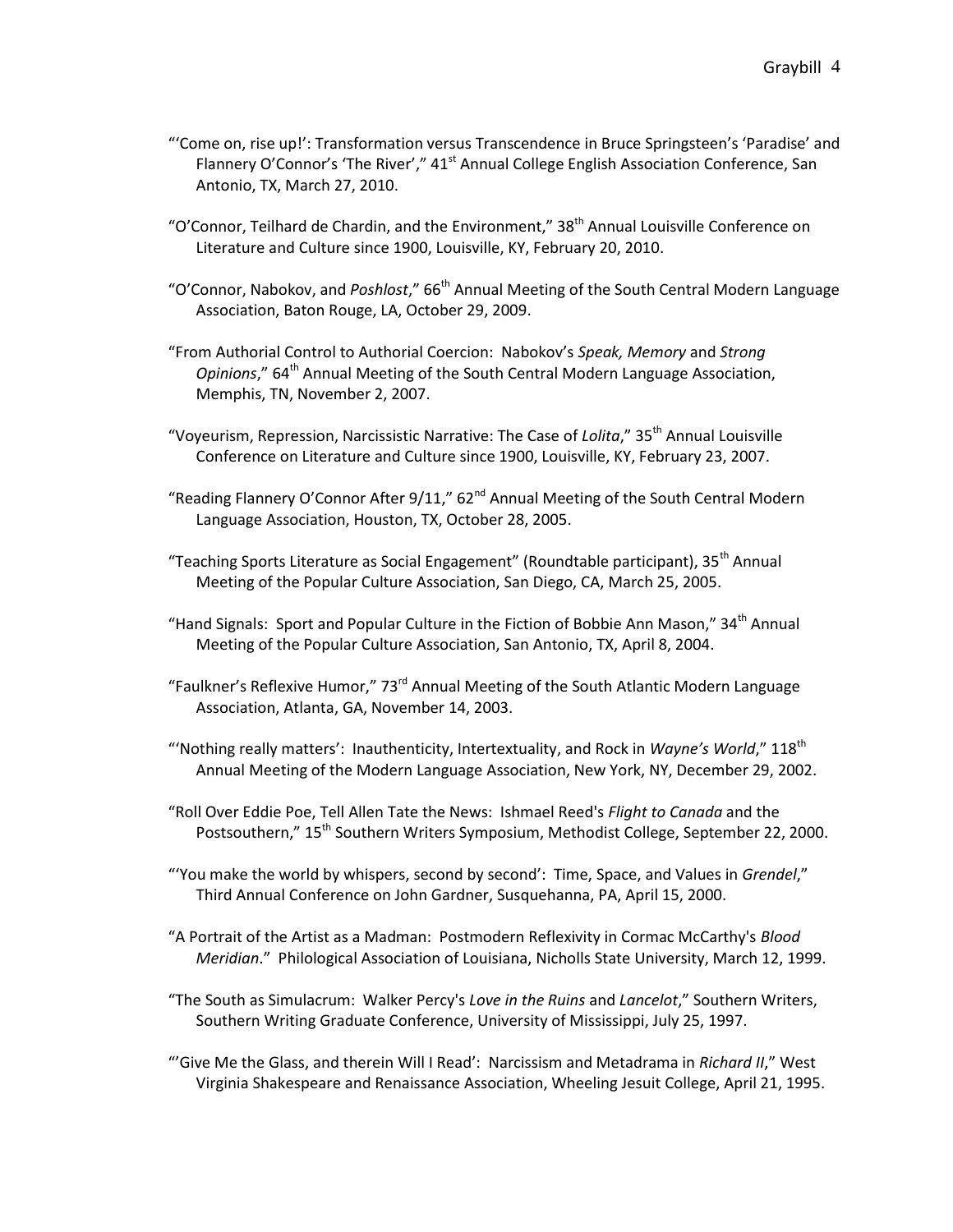- "Androgyny and the Quest Motif in Bobbie Ann Mason's *In Country*," Society for the Study of Southern Literature, hosted by Louisiana State University, Loyola University, and Xavier University, March 24, 1994.
- "Narcissism, (Courtly) Love, and Power in 'Rappaccini's Daughter': A Psychoanalytical Rereading," Soundings American Literature Conference, University of Oregon, May 1993.

# **INVITED LECTURES, DISCUSSION GROUPS, AND RELATED ACTIVITIES**

- "Critical Approaches to Film: Archetypes, Gender, and Intertextuality in *Deliverance* and *Pulp Fiction*" (guest lecture), COMS 230: Communication Theory, October 28, 2014.
- "Disease and Disability in Flannery O'Connor's Fiction" (invited lecture), English Department Fall Faculty Lecture, Widener University, October 23, 2014.
- Moderator, *Boyz n the Hood* Film Screening and Discussion, Event Related to Freshman Common Reading (*The Beautiful Struggle*) at Widener University, September 24, 2013.
- "Flannery O'Connor's Deep Ecological Vision" (invited lecture), Widener University Humanities Colloquium, October 27, 2010.
- "Flannery O'Connor, Catholicism, and the South" (invited lecture), Osher Lifelong Learning Institute, Widener University, Exton, PA, October 22, 2007.
- "Teaching and Learning African American Literature at Widener University" (invited lecture), Black History Month Series, Widener University, February 2006.
- "James Dickey's *Deliverance* as Sport Fiction" (invited lecture), Greifswald University, June 25, 2003.
- "Faulkner's Reflexive Humor" (invited lecture), Widener University Humanities Colloquium, March 27, 2003.

## **TEACHING EXPERIENCE**

#### **Widener University**

- ENGL 409: Senior Seminar (Fall 2010, Fall 2014)
- ENGL 388: Myth and Folklore—Honors (Fall 2009)
- ENGL 388: The Sixties—Honors (Spring 2009)
- ENGL 380: Author Study—Flannery O'Connor (Spring 2009)
- ENGL 376: Southern Literature (Fall 2001 and 2012 as ENGL 388; Spring 2015)
- ENGL 375: Modern American Literature (Fall 1999, Fall 2006, Fall 2010, Spring 2013)
- ENGL 369: African American Literature (Fall 2011; Fall 2005 and Fall 2008 as ENGL 388)
- ENGL 368: American Realism and Naturalism (Spring 2008, Spring 2011)
- ENGL 366: Early American Literature (Fall 2004, Fall 2007,Summer 2008, Fall 2009, Spring 2012, Summer 2012)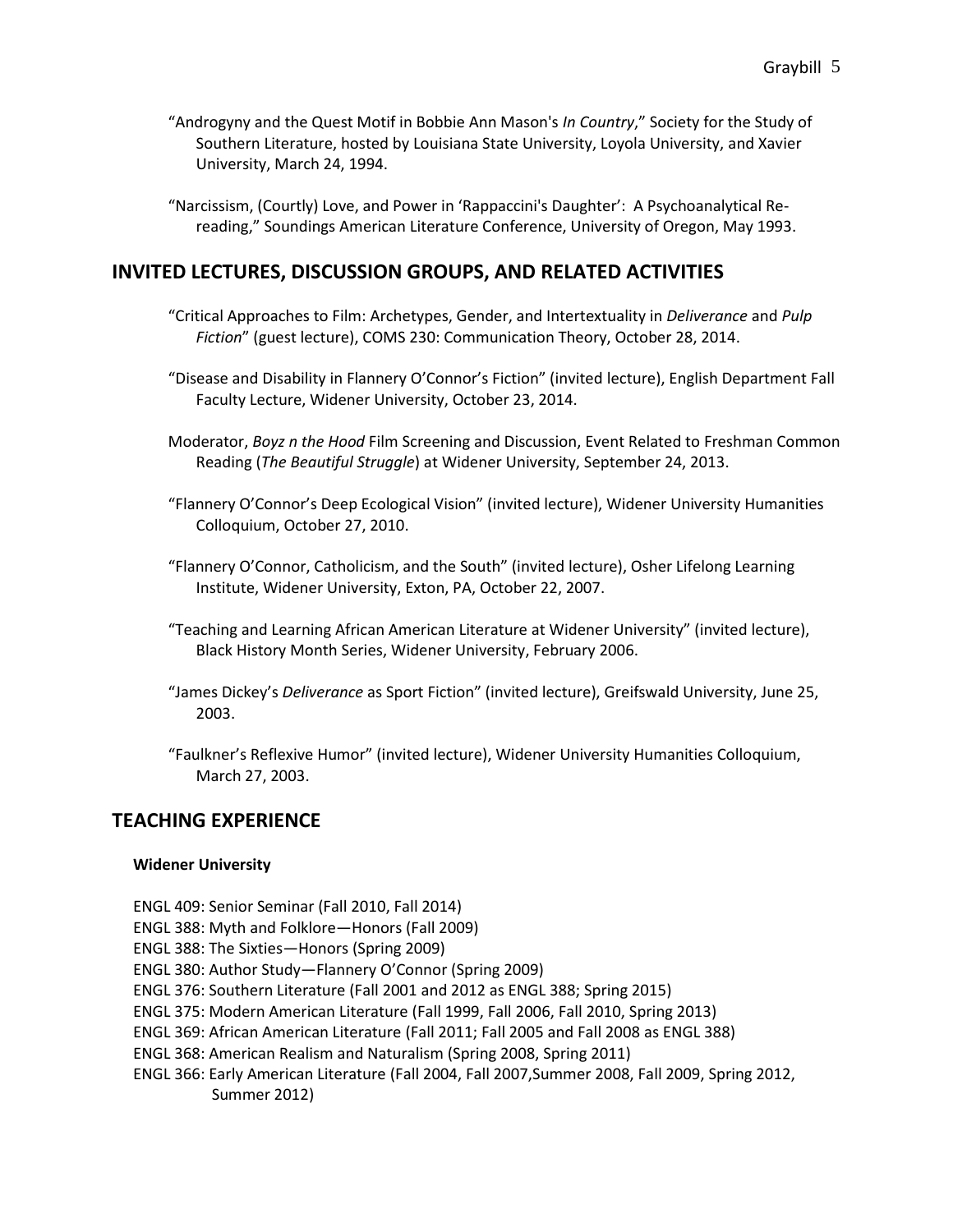- ENGL 301: Methods of Literary Study (Spring 2008, Spring 2009, Spring 2011)
- ENGL 134: British Literature II (Summer 2011)
- ENGL 132: Literature of the Western World II (Spring 2004)
- ENGL 131: Literature of the Western World I (Fall 2008, Fall 2011)
- ENGL 103: Honors Freshman English (Fall 2000, Fall 2007, Fall 2008, Fall 2009, Fall 2010, Fall 2011)
- ENGL 102: Advanced Composition and Literature (Spring 2007, Spring 2008, Spring 2009, Fall 2010, Spring 2012)
- ENGL 101: Reading, Writing, and Thinking (Fall 2012, Fall 2013)
- ENGL 101: Composition and Critical Thought (Fall 2007)
- HUM 388: Native Literature in the United States (Fall 2008)
- GLS 599: Capstone Project (Spring 2004, Spring 2015)
- GLS 588: The Essay (Summer 2014)
- GLS 513: Modern American Novel (Fall 2003, Fall 2007, Spring 2012)
- ASC 400: Values Seminar (Summer 2001, Summer 2002)
- Writing Course for Project Prepare Summer Program (Summer 2008-Summer 2013)

#### **University of Alabama**

EN 300: Contemporary American Sports Fiction EN 206: English Literature II EN 102: Composition and Literature

#### **University of South Carolina**

ENGL 386: Postmodernism ENGL 287: American Literature ENGL 282: Fiction ENGL 102: Literature and Composition ENGL 101: Composition

# **ACADEMIC CITIZENSHIP**

#### **University Chair Positions**

Academic Affairs Committee of Faculty Council, Fall 2008-Spring 2010 [elected]. Diversity Council, Fall 2006-Spring 2007 (co-chair) [appointed]. President's Award Selection Committee, Fall 2005-Spring 2007[appointed]. Council of Associate and Assistant Deans, Fall 2004-Spring 2007 [appointed]. Related Educational Activities Subcommittee, Middle States Association Self-study Committee, Fall 2004 [appointed]. Physical Resources Task Force, Strategic Planning Committee, Fall 2002-Spring 2003 [appointed]. Ad Hoc Committee on Academic Standards and Policies, Fall 2001-Spring 2002 [appointed].

Academic Review Board, Fall 1999-Spring 2007 [appointed].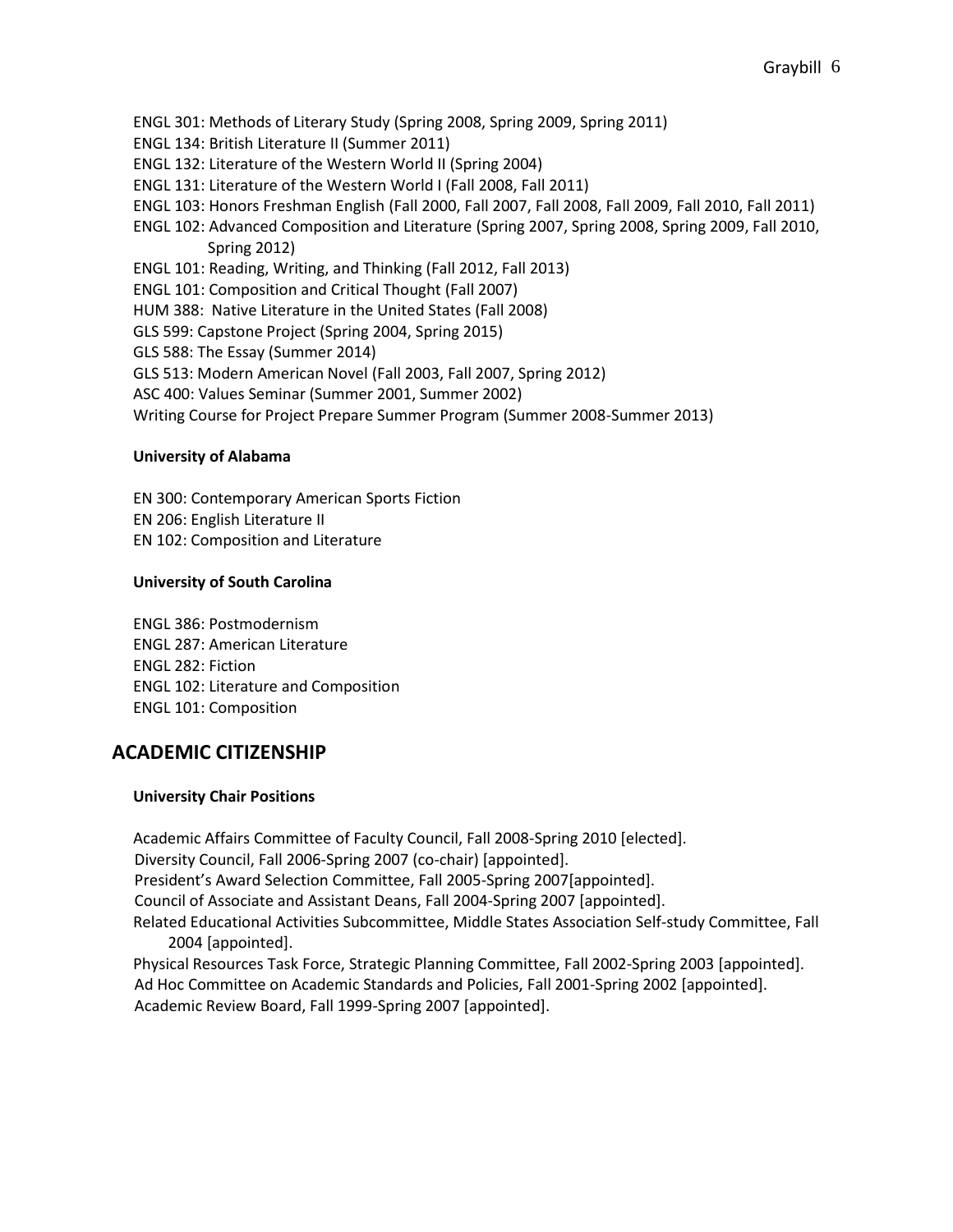### **University Memberships**

Council of Associate and Assistant Deans, Spring 2011 [appointed]; Fall 2012-present [elected]. Implementation Committee for Assessment of Student Learning, Spring 2011 [appointed]; Fall 2012 present [elected]. Admissions and Financial Aid Committee, Spring 2011 [appointed]. Freshman Orientation Committee, Spring 2011 [appointed]. Executive Committee of Faculty Council, Fall 2008-Spring 2010 [elected]. Retention Committee, Fall 2005-Spring 2007 [appointed]. Vision 2015 Task Force on the Assessment of Student Learning, Fall 2005-Spring 2006 [appointed]. Enrollment Services Appeals Committee, Fall 2004-Spring 2007 [appointed]. MLK Day Planning Committee, Fall 2001-Spring 2007 [appointed]. Senior Leadership Team, Fall 2002-Spring 2007 [appointed]. Strategic Planning Goals and Objectives Team for the Creation of a Student-Centered Living-Learning Environment, Fall 2004 [appointed]. University College Dean Search Committee, Fall 2001-Spring 2002 [appointed]. Academic Committee of the Board of Trustees, Fall 1999-2007 (secretary) [appointed]. Student Life Committee of the Board of Trustees, Fall 1999-2007 [appointed]. Admissions and Financial Aid Committee, Fall 1999-Spring 2007 (*ex-officio*) [appointed]. Commencement Committee, Fall 1999-Spring 2007 [appointed].

# Student Services Committee, Fall 1999-Spring 2007 (*ex-officio*) [appointed].

### **College of Arts and Sciences Chair Positions**

Committee on Curriculum and Planning, Fall 2011-Spring 2012 [elected]. Vice Chair, Fall 2011-Spring 2012 [elected].

### **College of Arts and Sciences Memberships**

Executive Committee, Fall 2011-present [elected]. Academic Council, Fall 2011-present [elected]. Committee on Faculty Affairs, Fall 2011-Spring 2012 [elected]. Committee on Academic Assessment and General Education, Spring 2011 [appointed].

### **Humanities Division Chair Positions**

Curriculum and Planning Committee, Fall 2012-present [elected]. Promotion, Academic Freedom, and Tenure Committee, Fall 2012-present [elected].

### **Humanities Division Membership**

Recruitment and Retention Committee, Fall 2012-present [elected].

# **PROFESSIONAL SERVICE**

Vice President of the Flannery O'Connor Society and Editor of *Cheers!,* the Flannery O'Connor Newsletter, Spring 2012-present.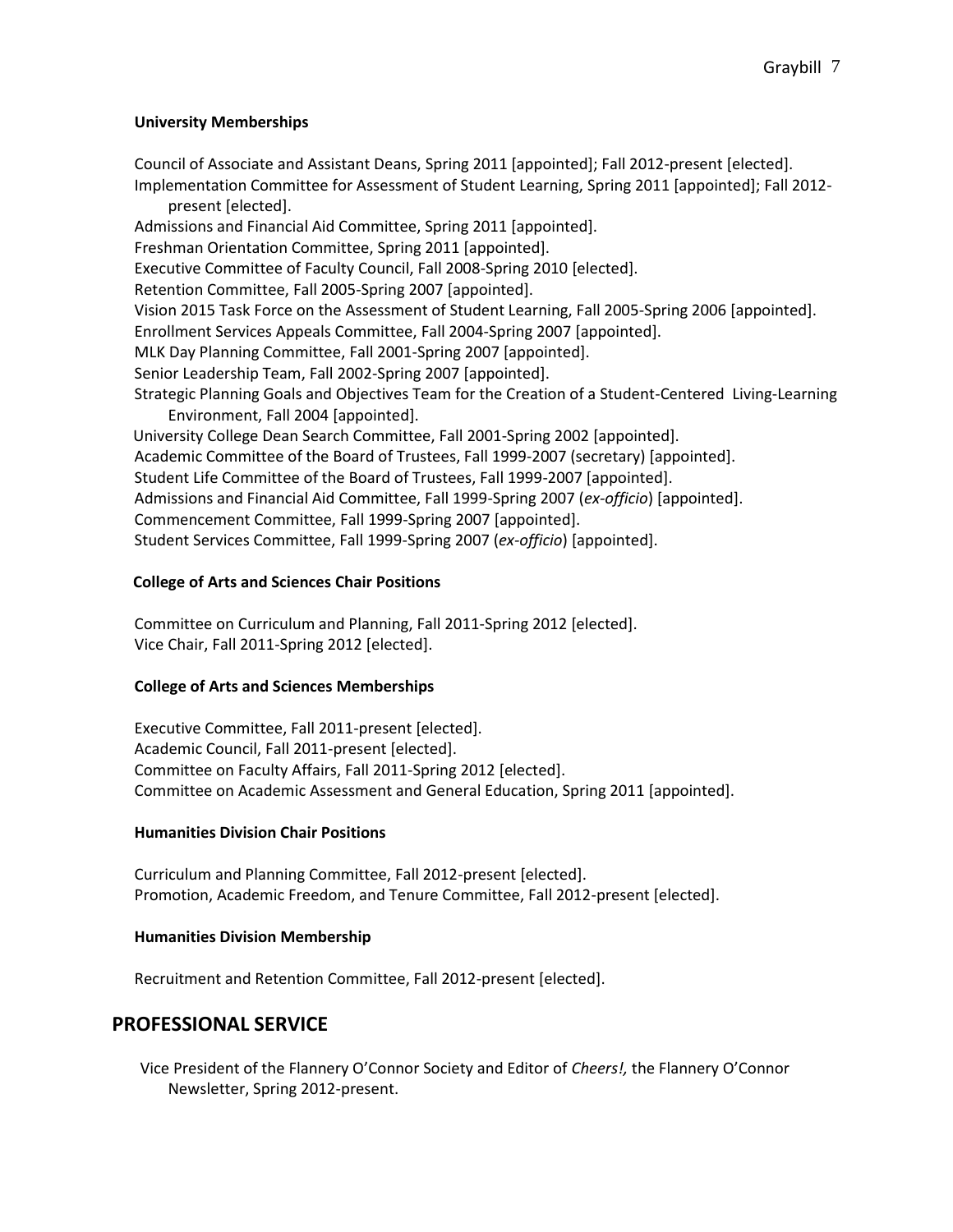- Pennsylvania Humanities Council Scholar/Book Group Facilitator, Delaware County Public Library, Fall 2012
- Faculty Co-advisor, Gamma Tau chapter of Phi Beta Delta, the Honor Society for International Scholars, Fall 2011-present.
- Secretary, Flannery O'Connor Society Panel of the South Central Modern Language Association, 2010 and 2006.
- Chair, Flannery O'Connor Society Panel of the South Central Modern Language Association, 2011 and 2007.
- Referee for *The Flannery O'Connor Review*, Spring 2012-present.
- Referee for *Studies in American Culture*, Spring 2011.
- Referee for *LIT: Literature Interpretation Theory*, Spring 2010.
- Referee for College English Association Publications (*The CEA Critic* and *The CEA Forum*), Fall 2002-Spring 2013.

# **ACADEMIC HONORS, AWARDS, AND ACTIVITIES**

Selected as judge of the *Flannery O'Connor Review's* Sarah Gordon Award competition, Fall 2011.

- Winner of the 2010 Jerome K. Stern Award for Outstanding Essay published in *Studies in American Culture* for "'As Empty as Paradise': Reading Religion in Bruce Springsteen's *The Rising*."
- Recipient of the Clarence R. Moll Professor of the Year Award from the Widener Student Government Association (Spring 2010).
- Sabbatical award, Widener University, Spring 2010.
- Awarded a \$3000 stipend by the NEH to participate in its summer institute, "Reconsidering Flannery O'Connor" in July 2007.
- Taught a seminar at Greifswald Universität, Germany, in summer 2003 as part of Widener's exchange program with that institution.
- Member, Phi Beta Delta (International Scholarship Society), 2001-present.
- Member, Sigma Tau Delta (International English Honor Society), 1989-present.

# **PROFESSIONAL AFFILITATIONS**

Society for the Study of Southern Literature (2011-present) Popular Culture Association of America (2010-present) Flannery O'Connor Society (2007-present) South Central Modern Language Association (2005-2012) College English Association (2002-2003, 2009-2011) National Academic Advising Association (2005-2007) Popular Culture Association (2004-2005) South Atlantic Modern Language Association (2003-2004) Modern Language Association (2000-2001)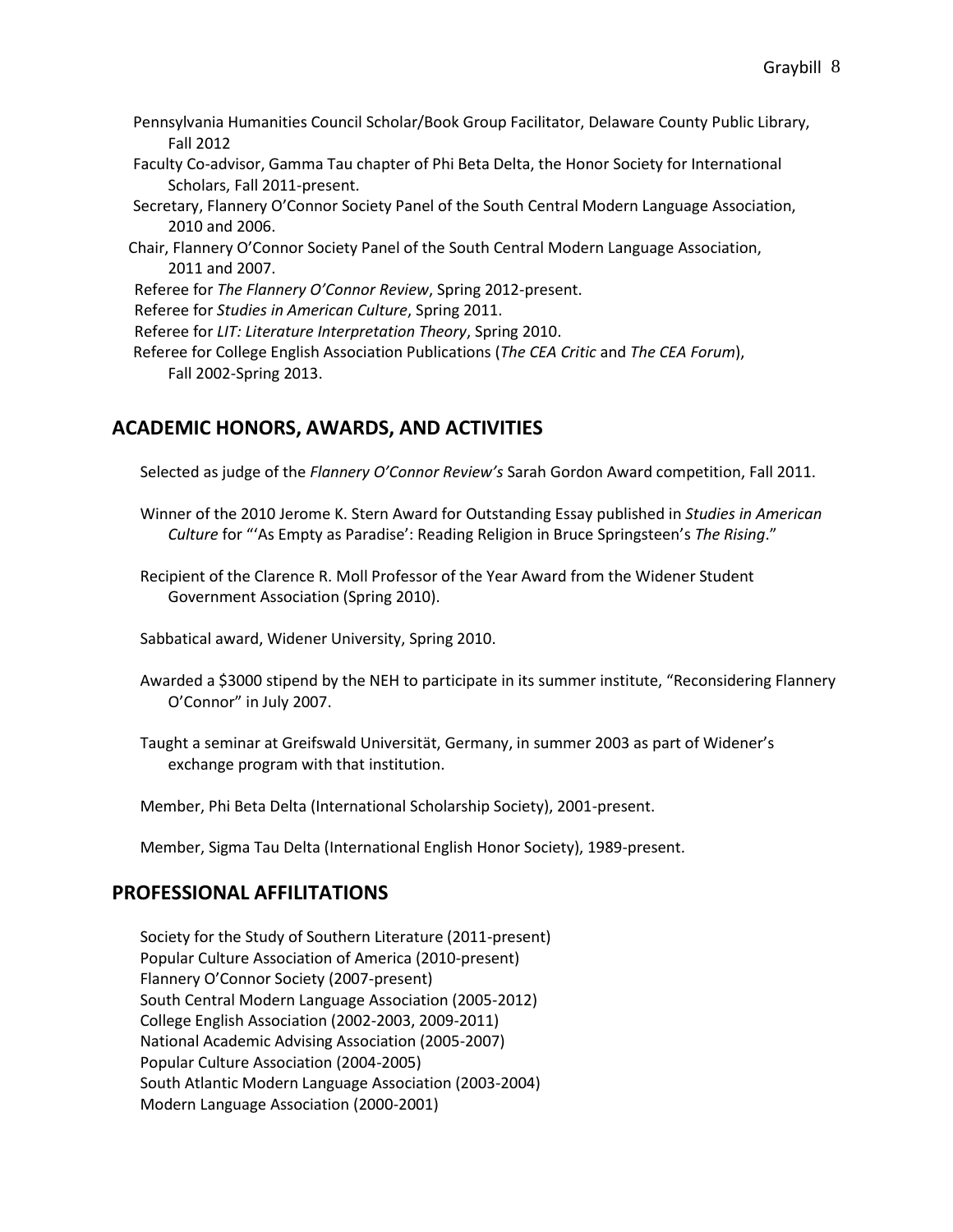# **ADMINISTRATIVE EXPERIENCE**

#### **Associate Dean of Humanities, Widener University, July 2012-present**

- $\circ$  Elected by faculty in the Humanities Division, which consists of the English, Fine Arts, History, and Modern Language Departments.
- o Oversee advising, budget, curriculum development, recruitment, retention, promotion, and tenure of faculty, and recruitment of students in the division.
- $\circ$  Hold primary responsibility for evaluation of faculty for merit pay and allocation of travel and other funding.
- o Work with Enrollment Management personnel on scheduling Humanities courses as well as various administrative recruitment activities.
- $\circ$  Chair divisional faculty meetings and serve on various committees and task forces (see "Academic Service" above).

### **Acting Director, Honors Program in General Education, Widener University, January 2011- August 2011**

- $\circ$  Oversaw advising, budget, curriculum development, and recruitment of students in the Honors Program, which has a total student membership of around 200.
- $\circ$  Coordinated Honors Week, a campus-wide annual celebration of undergraduate students' academic achievement and research.
- $\circ$  Worked with Admissions to select recipients of the university's full-tuition scholarship and with the Provost's Office on the verification and authorization of graduation requirements, honors, and awards for graduating seniors in the HPGE.
- o Served on various committees and councils (see "Academic Service" above).

### **Associate Provost for Undergraduate Studies, Widener University, September 2005-June 2007 Assistant Provost for the Main Campus, Widener University, July 1999-August 2005**

- o As ombudsman for more than 2000 undergraduate students, investigated and implemented fair resolution of problems affecting students' academic experiences.
- $\circ$  Worked with other senior administrators, staff, deans, and faculty to ensure the integrity of policies and procedures, initiating changes when appropriate. Authorized the Registrar to make changes to students' transcripts and recommended tuition adjustments to the Bursar.
- o Designed new, more rigorous standards for academic progress and new policies on repetition of failed courses, pass/fail courses, and incomplete grades as chair of ad hoc committee on academic standards and policies, appointed by the President. Thoroughly